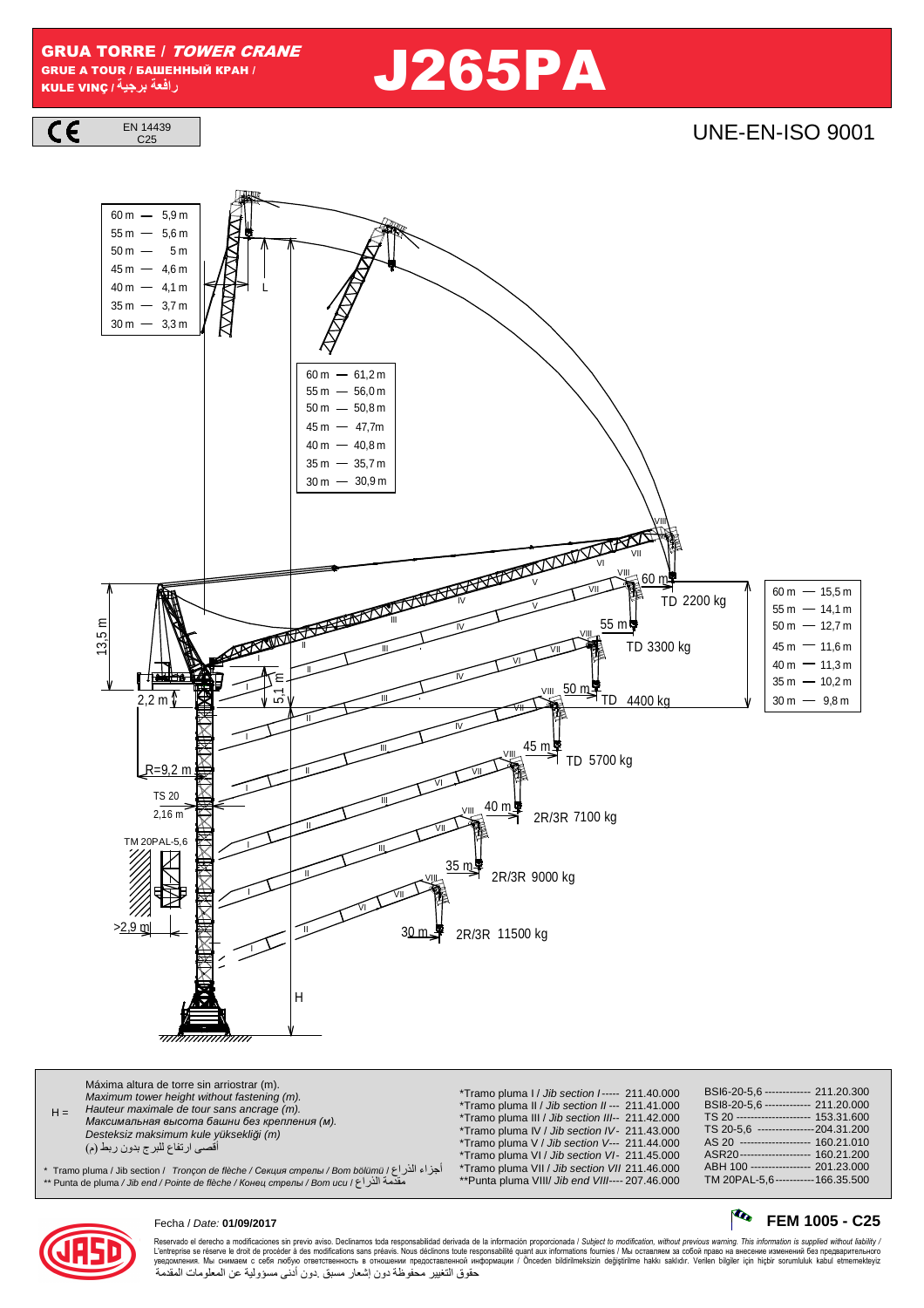## ALTURAS / HEIGHTS / HAUTEUR / ВЫСОТА / YÜKSEKLIK / **عار عار** J265PA



Pto Viento fuera de servicio / Out of service wind / Vitesse du vent hors service / *Ветровая нагрузка <sup>в</sup> покое* / Rüzgar devre dı*ş*ı / 7ا رج8 9:ا

- i Consultar / Consult / Nous consulter / *Консультируйтесь* / Danı*ş*ınız / %إ ع4ا
- · En servicio / In service / En service / *<sup>В</sup> работе* / Devrede / 7ا>;
- Fuera de servicio / Out of service / Hors service / *<sup>В</sup> покое* / Devre dı*ş*ı / 7ا رج8



# Fecha / Date: **01/09/2017 FEM 1005 - C25**

Reservado el derecho a modificaciones sin previo aviso. Declinamos toda responsabilidad derivada de la información proporcionada / Subjec*t to modification, without previous warning. This information is supplied without l*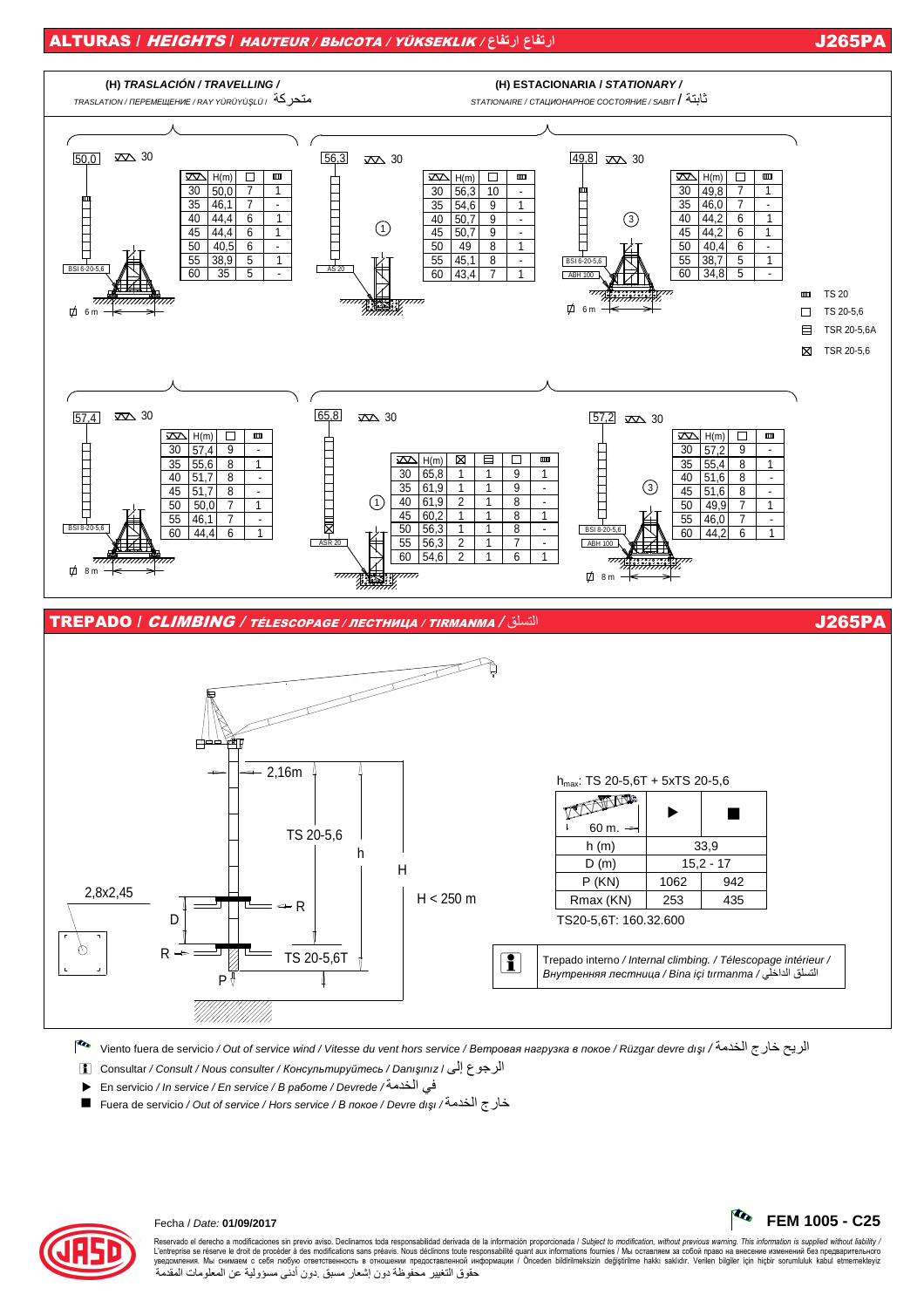| <b>CARGAS / LOADS / CHARGES / HALPY3KU / YÜKLER / JUSTER</b>      |                   |                                                                                                                                               |                                                                                                                                   |                                                                                                                                    |     |     |     |     | <b>J265PA</b> |  |  |
|-------------------------------------------------------------------|-------------------|-----------------------------------------------------------------------------------------------------------------------------------------------|-----------------------------------------------------------------------------------------------------------------------------------|------------------------------------------------------------------------------------------------------------------------------------|-----|-----|-----|-----|---------------|--|--|
| <b>TD</b> [t]                                                     | <b>TD</b><br>6t @ | Cargas máximas / Maximum loads / Charges maximales /<br>Максимальные нагрузки / Maksimum yük /أقصىي حمولة/ Максимальные нагрузки<br>$TD - 6t$ |                                                                                                                                   |                                                                                                                                    |     |     |     |     |               |  |  |
| NN                                                                | (m)               |                                                                                                                                               | Alcance del gancho [m] / Hook reach [m] / Portée du crochet (m) / Paðuyc действия крюка (m) /<br>Kancanın yüksekliği (m) / الخطاف |                                                                                                                                    |     |     |     |     |               |  |  |
|                                                                   |                   | 25                                                                                                                                            | 30                                                                                                                                | 35                                                                                                                                 | 40  | 45  | 50  | 55  | 60            |  |  |
| 60 m                                                              | 41,5              | 6,0                                                                                                                                           | 6,0                                                                                                                               | 6,0                                                                                                                                | 6,0 | 5,1 | 3,9 | 3,0 | 2,2           |  |  |
| 55 m                                                              | 42,6              | 6,0                                                                                                                                           | 6,0                                                                                                                               | 6,0                                                                                                                                | 6,0 | 5,4 | 4,3 | 3,3 |               |  |  |
| 50 m                                                              | 43,2              | 6,0                                                                                                                                           | 6,0                                                                                                                               | 6,0                                                                                                                                | 6,0 | 5,5 | 4,4 |     |               |  |  |
| 45 m                                                              | 43,8              | 6,0                                                                                                                                           | 6,0                                                                                                                               | 6,0                                                                                                                                | 6,0 | 5,7 |     |     |               |  |  |
| 40 m                                                              | 40,0              | 6,0                                                                                                                                           | 6,0                                                                                                                               | 6,0                                                                                                                                | 6,0 |     |     |     |               |  |  |
| 35 m                                                              | 35,0              | 6,0                                                                                                                                           | 6,0                                                                                                                               | 6,0                                                                                                                                |     |     |     |     |               |  |  |
| 30 <sub>m</sub>                                                   | 30,0              | 6,0                                                                                                                                           | 6,0                                                                                                                               |                                                                                                                                    |     |     |     |     |               |  |  |
|                                                                   |                   |                                                                                                                                               |                                                                                                                                   |                                                                                                                                    |     |     |     |     |               |  |  |
| المار الم <sub>ع</sub> م / المار<br>المعرض<br>$T\Gamma/2D/2D$ [4] |                   | 2R                                                                                                                                            | <b>TD</b>                                                                                                                         | Cargas máximas / Maximum loads / Charges maximales /<br>Максимальные нагрузки / Maksimum yük /أقصى حمولة/<br>TD/2R/3R - 6t/12t/18t |     |     |     |     |               |  |  |

| 3/27/3<br><b>TD/2R/3R [t]</b> | 3R<br>18t<br>@[m] | 2R<br>12t | <b>TD</b><br>6t | Максимальные нагрузки / Maksimum yük /اقصبی حموله /<br>TD/2R/3R - 6t/12t/18t                                                        |      |      |     |     |     |     |     |     |
|-------------------------------|-------------------|-----------|-----------------|-------------------------------------------------------------------------------------------------------------------------------------|------|------|-----|-----|-----|-----|-----|-----|
|                               |                   | @[m]      | @[m]            | Alcance del gancho [m] / Hook reach [m] / Portée du crochet (m) / Радиус действия крюка (m)<br>Kancanın yüksekliği (m) / مدى الخطاف |      |      |     |     |     |     |     |     |
|                               |                   |           |                 | 20                                                                                                                                  | 25   | 30   | 35  | 40  | 45  | 50  | 55  | 60  |
| 60 m                          |                   | 27,5      | 41,0            | 12,0                                                                                                                                | 12,0 | 10,5 | 8,1 | 6,3 | 4,9 | 3,8 | 2,8 | 2,0 |
| 55 m                          |                   | 27,9      | 42,0            | 12,0                                                                                                                                | 12,0 | 10,7 | 8,4 | 6,6 | 5,2 | 4,1 | 3,1 |     |
| 50 m                          | 20,9              | 28,1      | 42,6            | 18,0                                                                                                                                | 14,2 | 10,9 | 8,5 | 6,8 | 5,4 | 4,2 |     |     |
| 45 m                          | 20,9              | 28,2      | 43,1            | 18,0                                                                                                                                | 14,2 | 11,0 | 8,7 | 6,9 | 5,5 |     |     |     |
| 40 m                          | 21,1              | 28,6      | 40,0            | 18,0                                                                                                                                | 14,4 | 11,2 | 8,9 | 7,1 |     |     |     |     |
| 35 m                          | 21,1              | 28,8      | 35,0            | 18,0                                                                                                                                | 14,5 | 11,3 | 9,0 |     |     |     |     |     |
| 30 <sub>m</sub>               | 21,3              | 29,1      | 30,0            | 18,0                                                                                                                                | 14,7 | 11,5 |     |     |     |     |     |     |

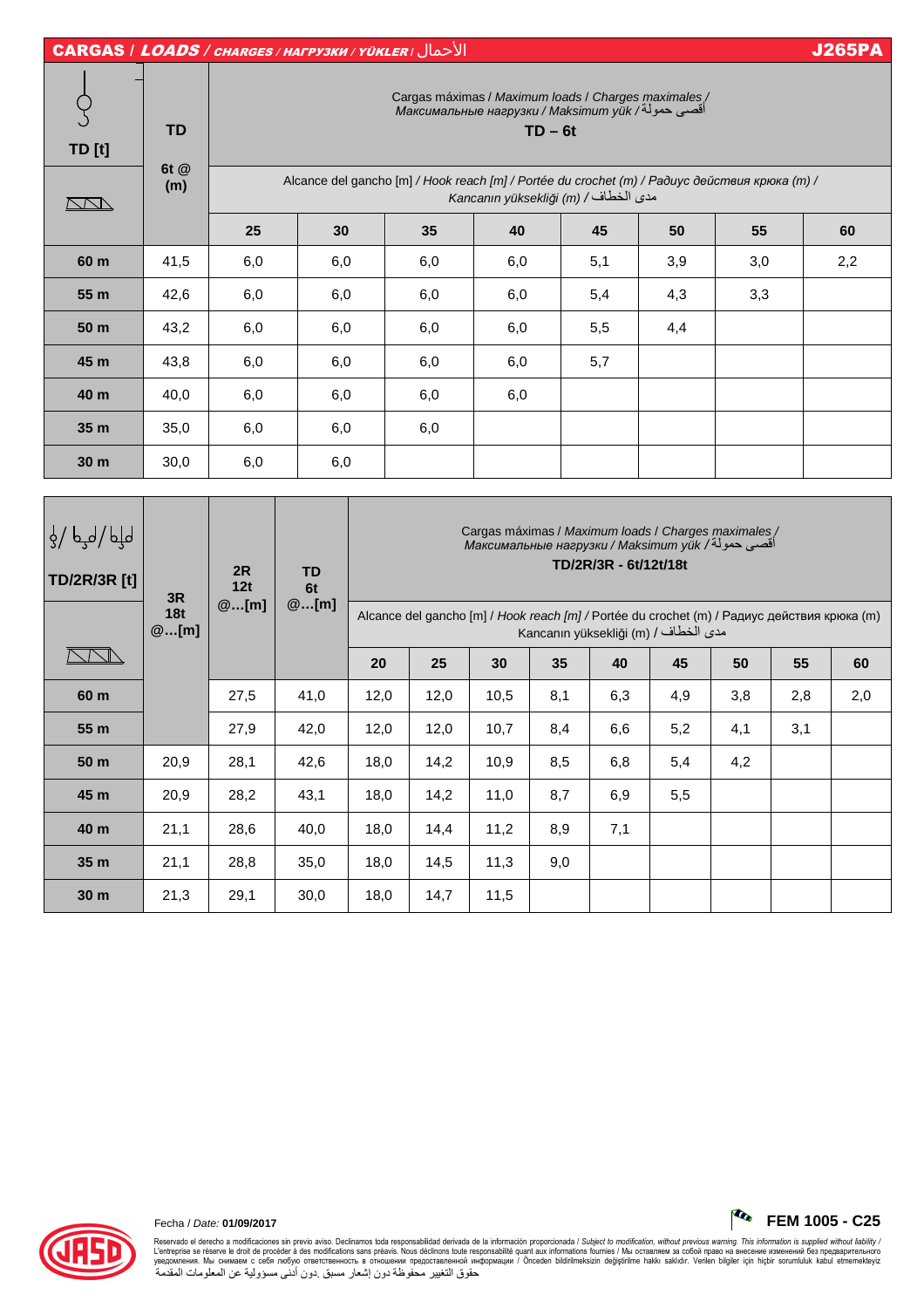



#### Fecha / Date: 01/09/2017

Reservado el derecho a modificaciones sin previo aviso. Declinamos toda responsabilidad derivada de la información proporcionada / Subject to modification, without previous warning. This information is supplied without li حقوق التغيير محفوظة دون إشعار مسبق دون أدنى مسؤولية عن المعلومات المقدمةُ

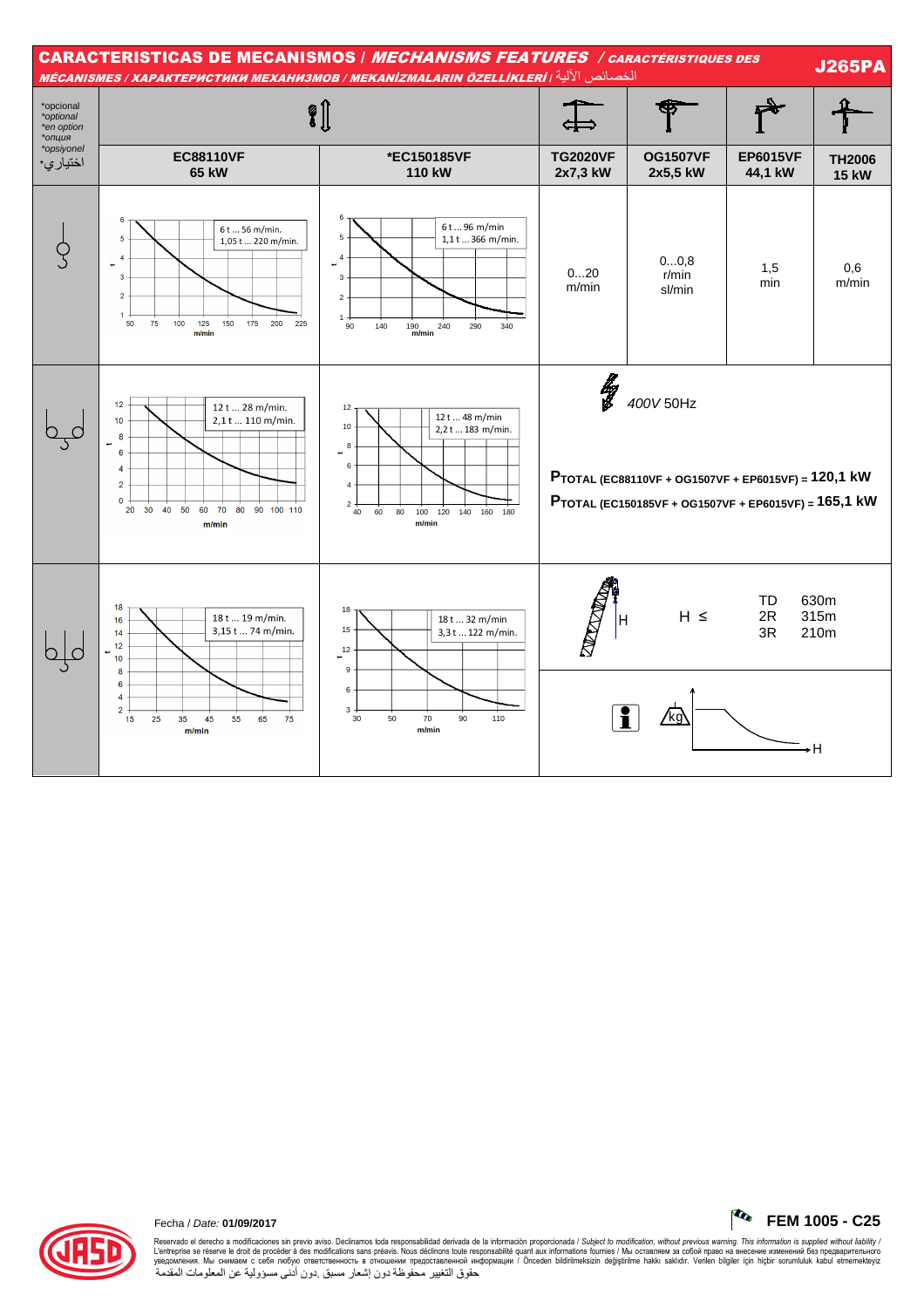| <u>قائ</u> مة التحميل/ LISTA DE EMBARQUE / <i>PACKING LIST / LISTE DE COLISAGE CПИСОК ПОСТАВКИ / ÇEKİ LISTESİ</i>                                                                                                                                                                                                                                                |                                     |                                                                 |                                                             |                                                             | <b>J265PA</b>                                      |
|------------------------------------------------------------------------------------------------------------------------------------------------------------------------------------------------------------------------------------------------------------------------------------------------------------------------------------------------------------------|-------------------------------------|-----------------------------------------------------------------|-------------------------------------------------------------|-------------------------------------------------------------|----------------------------------------------------|
| DENOMINACIÓN / DENOMINATION / DÉSIGNATION / HA3BAHUE / AÇIKLAMA /سم/                                                                                                                                                                                                                                                                                             |                                     | $L$ [m]                                                         | A[m]                                                        | H[m]                                                        | $P / W$ [kg]                                       |
| Torre inferior / Lower tower<br>TSI20-5,6<br>البرج السفلي / Tour inférieure / Нижняя башня Alt kule                                                                                                                                                                                                                                                              |                                     | 5,966                                                           | 2,328                                                       | 2,390                                                       | 5390                                               |
| <b>TS20</b><br>TS20-5,6<br>Torre /Tower<br>TSR20-5,6A<br>برج / Tour Башня / Kule /<br>TSR20-5,6<br>TR24-5,6                                                                                                                                                                                                                                                      |                                     | 4,236<br>5,966<br>5,926<br>5,990<br>5,990                       | 2,335<br>2,328<br>2,388<br>2,257<br>2,760                   | 2,348<br>2,390<br>2,325<br>2,257<br>2,835                   | 2690<br>3550<br>4170<br>4210<br>4760               |
| Torre asiento pista, base punta torre y orientación<br>Slewing table, tower head base and slewing mechanism<br>Tour pivot + base du porte-flèche + mécanisme d'orientation<br>Сиденье площадки + основание верхней секции башни +<br>поворотный механизм<br>Döner tabla+kule kafa bölümü tabanı+mekanizma<br>بـرج وحدة الدوارن + قاعدة رأس البرج +  ألية الدوران |                                     | 5,918                                                           | 2,675                                                       | 3,085                                                       | 9900                                               |
| Punta de torre + pasteca<br>Tower head +reeving block<br>Structure de porte-flèche + moufle et fléchette                                                                                                                                                                                                                                                         | M<br>됙<br>$\downarrow$ <sup>A</sup> | 11,663                                                          | 1,910                                                       | 2,033                                                       | 6000                                               |
| (1)<br>Tramo de pluma<br>(II)<br>Jib section<br>(III)<br>Tronçon de flèche<br>(IV)<br>Секция стрелы<br>(V)<br>Bom bölümü<br>⊢L →<br>(VI)<br>أجزاء الذراع<br>(VII)                                                                                                                                                                                                | ェ<br>$A + \frac{1}{2}$              | 9,250<br>10,200<br>10,200<br>10,200<br>10,200<br>5,310<br>5,293 | 2,090<br>1.266<br>1,266<br>1,266<br>1,266<br>1,266<br>1,266 | 1,770<br>1,604<br>1,597<br>1,577<br>1,577<br>1,577<br>1,630 | 1580<br>1490<br>1373<br>1225<br>1171<br>682<br>926 |
| Punta de pluma / Jib end<br>مقدمة الذراع / Вот иси / Вотвед / Голне de flèche / Конец стрелы                                                                                                                                                                                                                                                                     | A                                   | 3,420                                                           | 1,580                                                       | 3,585                                                       | 880                                                |
| Polipasto / Hook assembly<br>بكرة / Palan / Полиспаст / Kanca takımı / أ                                                                                                                                                                                                                                                                                         | 再                                   | 0,918                                                           | 0,394                                                       | 1,218                                                       | 440                                                |
| Tirante sostén pluma / Jib support tie / Tirant de fleche /<br>Растяжка поддержки стрелы / Kol destek bağları<br>مشد دعامة الذراع/                                                                                                                                                                                                                               | ∏ ≖⊺<br><u>一</u>                    | 5,842                                                           | 0,360                                                       | 0,370                                                       | 1115                                               |
| Estructura contrapluma / Counterjib structure<br>Structure de contre-flèche / Структура противовесной<br>консоли / Denge kolunun yapısı المعاكس                                                                                                                                                                                                                  |                                     | 7,765                                                           | 1,925                                                       | 0,725                                                       | 1437                                               |
| Contrapluma con mecanismos / Counterjib with mechanisms /<br>Contre-flèche avec mécanismes / Противовесная консоль с<br>механизмами / Mekanizmalı denge kolu<br>الذراع المعاكس مع الأليات                                                                                                                                                                        | $\pm$ [<br>$\mathsf{A}$             | 7,765                                                           | 2,230                                                       | 2.390                                                       | 11800                                              |
| Plataforma y cabina / Platform and cabin / Plateforme et cabine /<br>платформа и кабина / Platform ve kabin / منصة وكابينة                                                                                                                                                                                                                                       |                                     | 3,420                                                           | 2,060                                                       | 2,400                                                       | 1095                                               |
| Elevación carga / Hoisting / levage de charge /<br><b>Mecanismos</b><br>Подъем груза / Yük kaldırma/<br>Mechanisms<br>رافع الحمولة                                                                                                                                                                                                                               |                                     | 2,372                                                           | 2,062                                                       | 2,077                                                       | 6200                                               |
| Mécanismes de<br>Механизмы<br>Elevación pluma / Luffing / Relevage de flèche<br>Mekanizmalar<br>/ Подъем стрелы / Yük kaldırma ve indirme /<br>آليات كهر بائية<br>رافع الذراع                                                                                                                                                                                    | 피                                   | 1,967                                                           | 2,631                                                       | 1,895                                                       | 3200                                               |
| Transporte torre de montaje/ Jacking cage<br>transport / Transport de tour de montage /<br>TM 20PAL-5,6<br>Транспортировка монтажной башни /<br>نقل برج التركيب / Kaldırma kafesinin taşınması                                                                                                                                                                   |                                     | 9,550                                                           | 2,070                                                       | 2,520                                                       | 5,690                                              |



# Fecha / Date: **01/09/2017 FEM 1005 - C25**

Reservado el derecho a modificaciones sin previo aviso. Declinamos toda responsabilidad derivada de la información proporcionada / Subjec*t to modification, without previous warning. This information is supplied without*